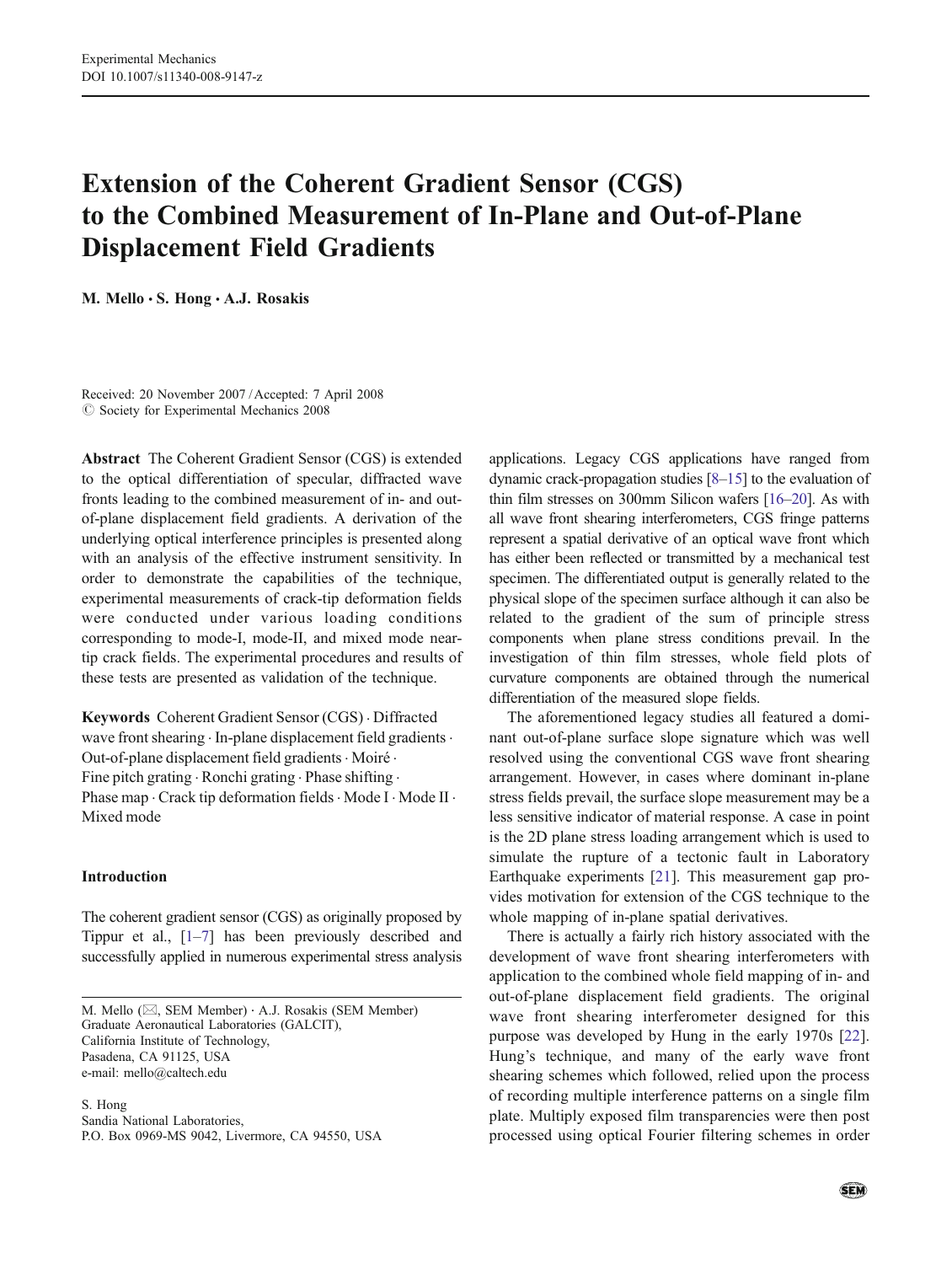<span id="page-1-0"></span>to extract fringe patterns corresponding to spatial derivatives of interest [\[22](#page-12-0)]. By the early to mid 1980s Weissman et al., [[23](#page-12-0)] demonstrated whole field mapping of normal strain fields using an augmented moiré interferometer arrangement. Weissman's technique leveraged an "optical wedge" formed by a pair of uncoated optical flats in order to shear each of the normally diffracted (first order) moiré beams. The resulting interferograms, along with a superimposed carrier fringe pattern, were then sequentially recorded on the same photographic plate using a double exposure procedure. Fringe patterns corresponding to strain field components were subsequently obtained using a subtractive moiré process which served to eliminate the carrier pattern. So called "real-time optical differentiation for moiré interferometry" was later introduced by Patorski et al., [\[24](#page-12-0)] which featured novel polarization schemes for simultaneous wave front shearing of both moiré beams leading to the formation of additive moiré fringes of constant strain at the film plane.

With the advent of the digital age the emphasis quickly shifted away from the use of film based methods in favor of the CCD camera which enables digital recording of fringe patterns with the aid of a personal computer and an integrated frame grabber board. Enabled by the rapid advancement and commercial availability of the PC, phase shifting interferometry (PSI) emerged as the prevailing method for processing and analyzing fringe patterns [[25](#page-12-0)–[27](#page-12-0)]. PSI techniques depend upon a series of phase shifted fringe patterns which are generated through the precise mechanical translation of an optical component. Controlled displacements are usually achieved with the aid of a small stepper motor or piezoelectric transducer. Other PSI schemes feature the novel use of polarization components or even direct modulation of the light source in order to induce a desired phase shift [[28\]](#page-12-0). A simple point by point calculation is then applied in order recover the wave front phase information which is encoded

within the intensity variations contained within the sequence of phase shifted fringe patterns. The earliest application of the PSI method to the combined measurement of in- and out-ofplane displacement field gradients traces back to work by Nakadate et al., [[29](#page-12-0)]. The approach was subsequently refined over the years through the work of Rastogi [\[30](#page-12-0)], and numerous other researchers with primary emphasis on the development and application of electronic speckle pattern shearing interferometers (ESSPI).

### CGS Diffracted Wave Front Shearing Arrangement

The CGS diffracted wave front configuration is depicted in Fig. 1. A two-dimensional (crossed) specimen grating is illuminated by a pair of obliquely incident beams in either the  $x_1-x_3$  or  $x_2-x_3$  planes using a traditional moiré interferometer arrangement. Sharp diffraction orders arise which propagate within each respective plane of incidence. The diffraction angles are given by the general grating equation

$$
\sin \theta_m = \sin \theta_i + m \frac{\lambda}{d} \tag{1}
$$

where  $\lambda$  represents the laser wavelength, d equals the pitch of the undeformed specimen grating,  $\Theta_i$  represents the angle of incidence,  $m = 0, +/-1, +/-2, \ldots +/-k$  designates the diffraction order, and  $\Theta_{\rm m}$  represents the corresponding diffraction angle. Each illuminating beam is precisely adjusted in order to satisfy the first order diffraction angle condition of the fine pitch grating given by

$$
\sin \Theta_{\rm i} = \frac{\lambda}{d} \tag{2}
$$

Figure [2](#page-2-0) depicts how each illuminating beam gives rise to a first-order diffracted beam which emerges normal to the surface of the specimen. The normally diffracted beams are paired to-



Fig. 1 CGS diffracted wave front shearing configuration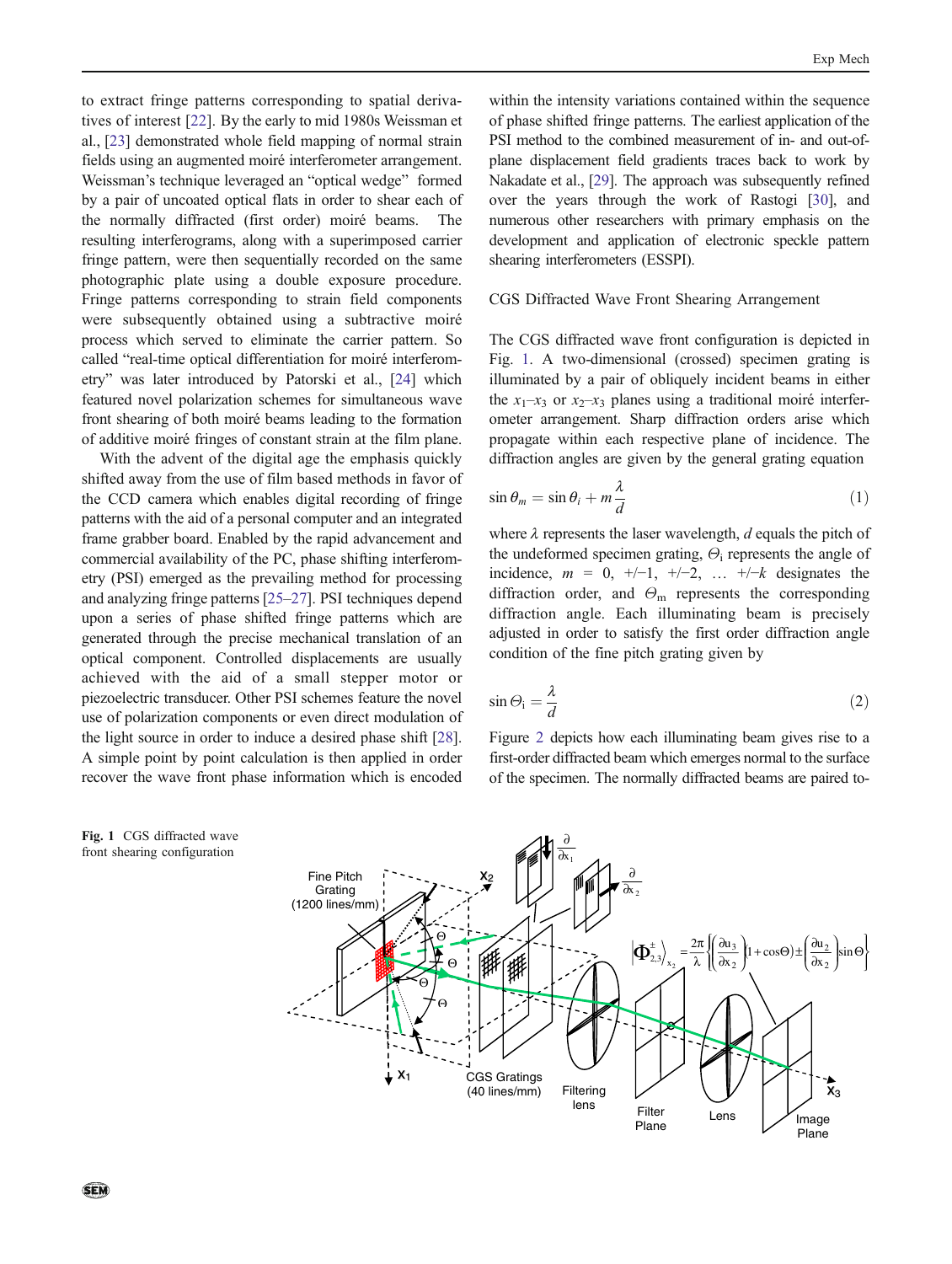<span id="page-2-0"></span>Fig. 2  $(u_1, u_3)$  beams comprised of +1 and −1 diffracted orders in the  $x_1-x_3$  plane and the  $(u_2,u_3)$ beams comprised of +1 and −1 diffracted orders in the  $x_2-x_3$ plane



gether and designated as the  $(u_1, u_3)$  beam pair and the  $(u_2, u_3)$ beam pair respectively, in order to distinguish the plane of incidence and the specific combination of in-plane and out-ofplane displacement field components which are encoded into each diffracted wave front.

The working principle of the CGS diffracted wave front shearing arrangement is explained by invoking a simple ray optics model as depicted in Fig. 3. The obliquely incident beams are each diffracted by the reflective specimen grating  $G<sub>0</sub>$ . An optical shutter or simple beam stop is used to temporarily block one of the incident beams in order to prevent interference between the +1 and −1 normally diffracted orders. Next, we consider a pair of neighboring points a and b on the specimen surface which are separated by a lateral (shearing) distance  $(s<sub>2</sub>)$  as shown. The light ray which originates at point  $a$  is normally transmitted through the first CGS Ronchi grating  $G_1$  and then diffracted as a 1st order ray by the CGS Ronchi grating  $G_2$ . A second light ray, which emerges from the neighboring point  $b$  is diffracted as a 1st order ray by the CGS Ronchi grating  $G_1$  and then transmitted straight through the CGS Ronchi grating  $G_2$ . The two rays then merge as they exit from grating  $G_2$ . This simple ray optics picture applies to the continuum of all such pairs of neighboring points across the illuminated specimen surface and forms the basis of the CGS scheme. From a wave front perspective, the Ronchi gratings serve to generate two laterally offset (sheared) copies of the original diffracted wave front. The sheared wave fronts mutually interfere as they emerge from grating  $G_2$ and the resulting fringe pattern is modulated by the optical path length differences which arise as the specimen deforms.  $(s<sub>2</sub>)$  thus represents a natural gage length across which a displacement gradient is obtained. In general, the lateral shearing distance  $(s_{\beta})$  is controlled by the Ronchi grating pitch (p) and grating separation ( $\Delta$ ) and is given by

$$
S_{\beta} = \Delta \frac{\lambda}{p} \quad (\beta = 1, 2) \tag{3}
$$

where  $\beta = 1,2$  denotes lateral shearing with respect to the  $x_1$ and  $x_2$  directions, respectively. Wave front shearing with respect to the  $x_1$  direction is achieved by simply rotating each Ronchi grating by 90°.

Numerous additional diffraction orders (not depicted in Fig. 3) are also generated by  $G_1$  and  $G_2$  in accordance with equation [\(1](#page-1-0)). A focusing lens  $L$  and spatial filtering mask  $A$ are used to suppress these extraneous diffraction orders while facilitating passage of the laterally sheared 1st order wave fronts which emerge from  $G_2$ . The resulting fringe pattern is then focused onto the image plane I and captured using a CCD camera with integrated phase shifting diagnostics. Once a sequence of phase shifted images is acquired, the illuminating beam is blocked and the procedure is repeated with the second illuminating beam. The complementary phase information obtained from these two independent wave front shearing operations is subsequently combined to generate de-coupled whole field plots of the in- and out-of-plane displacement field gradients.

# Interference of Laterally Sheared Diffracted Wave Fronts

Without any loss of generality, the interference problem is derived by considering wave front shearing of the normally diffracted  $(u_2, u_3)$  beams with respect to the  $x_2$  direction. Results of the derivation are then generalized to any beam



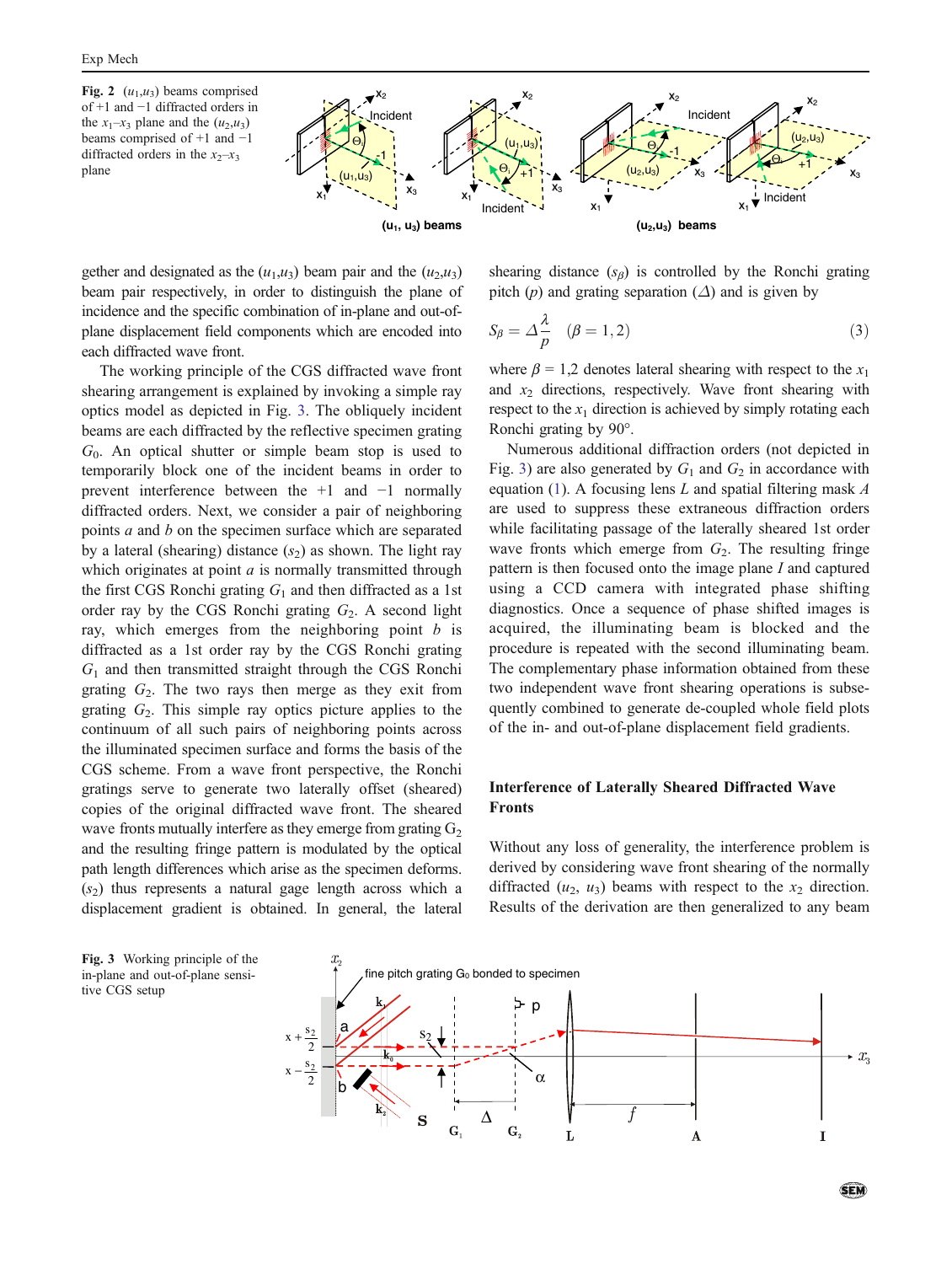pair  $(u_{\alpha}, u_{\beta})$  [ $\alpha = 1,2$ ] and wave front shearing direction  $x_{\beta}$  $[\beta = 1,2]$ . Figure 4 depicts how the optical path lengths of the normally diffracted wave fronts are perturbed as an arbitrary point a, located at coordinate  $(x_1, x_2 + S_2 / 2)$ , suffers an in-plane displacement to a point  $a'$  and an out-ofplane displacement to a point a″.

A similar argument applies to the displacements at the neighboring point b which is located at coordinate  $(x_1,$  $x_2 - x_2 / 2$ ; not depicted in Fig. 4). The resulting change in path length  $(\delta S)$  of a diffracted ray in response to the displacements at each of these two neighboring points is given by

$$
\underbrace{\delta S(x_1, x_2 + \frac{s_2}{2}, t)}_{\text{point a}} = u_3(x_1, x_2 + \frac{s_2}{2}, t) [1 + \cos \Theta] \\
\pm (u_2(x_1, x_2 + \frac{s_2}{2}, t) \sin \Theta) \qquad (4a)
$$

$$
\underbrace{\delta S(x_1, x_2 - \frac{s_2}{2}, t)}_{\text{point b}} = u_3(x_1, x_2 - \frac{s_2}{2}, t) [1 + \cos \Theta] \\
\pm (u_2(x_1, x_2 - \frac{s_2}{2}, t) \sin \Theta) \qquad (4b)
$$

where the  $+/-$  symbols are associated with the  $+1$  and  $-1$ diffracted orders in accordance with Fig. 4. The laterally displaced wave fronts are modeled as plane waves given by

$$
E_a = E(x_1, x_2 - \frac{s_2}{2}, t)
$$
  
=  $A \exp i \left\{ kx_3 - \omega t - \frac{2\pi}{\lambda} \left( \delta S(x_1, x_2 - \frac{s_2}{2}, t) \right) \right\}$  (5a)

$$
E_b = E(x_1, x_2 + \frac{s_2}{2}, t)
$$
  
=  $A \exp i \left\{ kx_3 - \omega t - \frac{2\pi}{\lambda} \left( \delta S(x_1, x_2 + \frac{s_2}{2}, t) \right) \right\}$  (5b)

in accordance with the coordinate description of Fig. [3.](#page-2-0) Here, A and B represent arbitrary plane wave amplitudes,  $k = 2\pi / \lambda$  is the wave number,  $x_3$  represents the propagation distance to the image plane, and  $t$  represents time. The



Fig. 4 Geometric representation of the optical path length changes induced by in-plane and out-of-plane displacements as the specimen grating undergoes deformation

interference problem is solved by taking the time averaged intensity of the combined plane wave fields given by

$$
I\infty\{E_a + E_b\}\{E_a + E_b\}^*
$$
\n<sup>(6)</sup>

where the symbol  $*$  denotes the complex conjugate operation and the optical constants of proportionality are suppressed. This leads directly to the familiar two beam interference expression given by

$$
I(x_1, x_2, t) = I_a + I_b + 2\sqrt{I_a I_b} \cos \frac{2\pi}{\lambda}
$$

$$
\left[ \lim_{s \to 0} \left( \delta S(x_1, x_2 + \frac{s_2}{2}, t) - \delta S(x_1, x_2 - \frac{s_2}{2}, t) \right) \right]
$$

$$
(7)
$$

where  $I_a$  and  $I_b$  represent the constant background intensity of each laterally sheared beam. The third term represents the interference which modulates in response to the differential displacement between pairs of neighboring points separated by the lateral shearing distance  $s_2$ . The result is expressed here in limit form in order to emphasize the fact that  $(I)$  can only approximate the time averaged intensity at the point  $(x_1, x_2)$  in the limit that the shearing distance  $(s_2)$  is made sufficiently small. Substituting the optical path length expressions (4a) and (4b) into equation (7) yields an expanded representation of the differential phase term given by

$$
\left|\Psi_{\alpha,3}^{+/-}\right\rangle_{x_2} = \lim_{s_2 \to 0} \frac{2\pi}{\lambda} \left\{ \left(u_3\left(x_1, x_2 + \frac{s_2}{2}, t\right) - u_3\left(x_1, x_2 - \frac{s_2}{2}, t\right)\right) (1 + \cos\Theta) \pm \left(u_\alpha\left(x_1, x_2 + \frac{s_2}{2}, t\right) - u_\alpha\left(x_1, x_2 - \frac{s_2}{2}, t\right)\right) \sin\Theta \right\}
$$
(8)

Note that the symbols  $\left|\Psi_{2,3}^{+}\right|$  $\setminus$ are used to denote lateral shearing of the  $(u_2, u_3)$  beam pair with respect to

the  $(x_2)$  direction and that the  $+/-$  sign is used to specify the +1 or −1 diffraction order.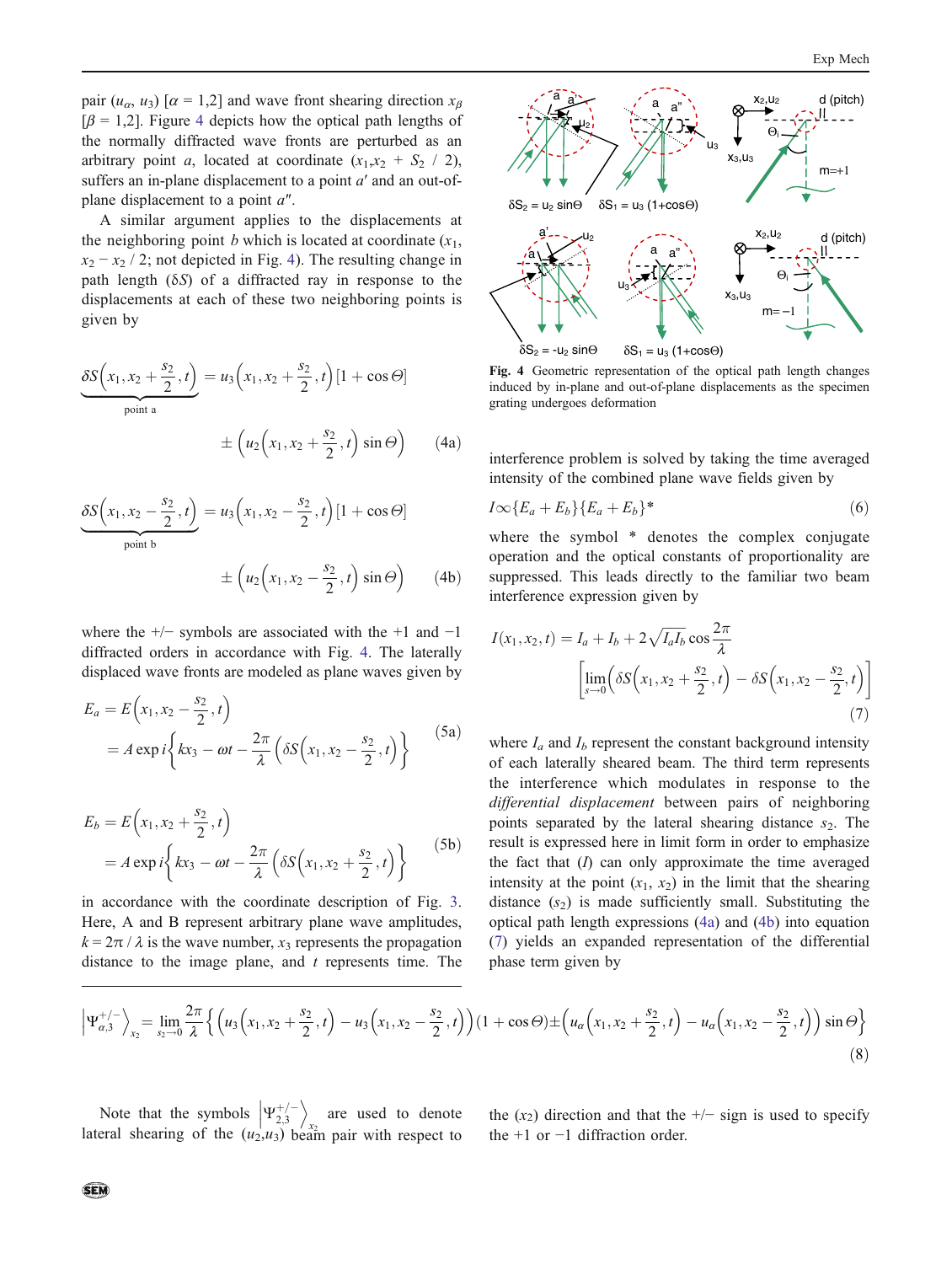<span id="page-4-0"></span>Repeated application of the two beam interference problem with respect to the  $x_1$  shearing direction or to the  $(u_2, u_3)$  beam pair, along either shearing direction leads to a general result given by

$$
\left|\Psi_{\alpha,3}^{+/-}\right\rangle_{x_{\beta}} = \lim_{s_{\beta}\to 0} \frac{2\pi}{\lambda} \left\{ \left(u_3\left(x_1, x_2 + \frac{s_{\beta}}{2}, t\right) - u_3\left(x_1, x_2 - \frac{s_{\beta}}{2}, t\right)\right) (1 + \cos\Theta) \pm \left(u_{\alpha}\left(x_1, x_2 + \frac{s_{\beta}}{2}, t\right) - u_{\alpha}\left(x_1, x_2 - \frac{s_{\beta}}{2}, t\right)\right) \sin\Theta \right\}
$$
(9)

where  $\alpha = 1.2$  denotes the in-plane displacement field component and  $\beta = 1,2$  specifies the wave front shearing direction. Moreover, since we are primarily interested in spatial derivatives of the diffracted wave fronts, it is natural to recast equation (9) in differential form given by equation (10) which applies in the limit where the shearing

distance  $(s_\beta)$  is sufficiently small in comparison to the characteristic length scales of interest. The general phase term expressed by equation (10) represents a total of eight possible phase maps which may be obtained through lateral shearing of the four

$$
\left| \Phi_{\alpha,3}^{+/-} \right\rangle_{x_{\beta}} = \frac{2\pi}{\lambda} \left\{ \left( \frac{\partial u_3(x_1, x_2, t)}{\partial x_{\beta}} \right) (1 + \cos \Theta) \pm \left( \frac{\partial u_{\alpha}(x_1, x_2, t)}{\partial x_{\beta}} \right) \sin \Theta \right\} \frac{1}{s_{\beta}} \left| \Psi_{\alpha,3}^{+/-} \right\rangle_{x_{\beta}} \quad \alpha = 1, 2; \ \beta = 1, 2 \tag{10}
$$

 $\Big\}$ 

 $(u_{\alpha},u_{\beta})$  diffracted wave fronts with respect to two primary shearing directions. Wave front shearing along other offaxis directions, while certainly possible and physically meaningful in certain applications, is not considered. Perhaps most importantly, the form of equation (10) reveals how de-coupling of the in-plane and out-of-plane displacement field gradient terms may be achieved through the addition or subtraction of symmetric  $m = \pm 1$  phase terms with the aid of PSI techniques.

# De-coupling the In- and Out-of-Plane Displacement Field Gradients

Temporal PSI techniques offer a powerful and convenient means of extracting whole field phase information in quasistatic testing applications. Phase shifting of CGS fringe patterns is facilitated by a calibrated PZT actuator which is used to induce a series of incremental transverse movements of one Ronchi grating with respect to the other (along a direction perpendicular to the grating lines). A sequence of phase shifted fringe patterns is acquired from each of the laterally sheared wave fronts. A corresponding phase shifting algorithm is then applied in order to extract the wrapped phase information.

Derivatives of Out-of-Plane Displacement Fields (Surface Slope)

The addition of complementary phase map pairs as expressed by equation (10) induces a complete cancellation of the in-plane displacement gradient term and produces a de-coupled whole field phase map of the surface slope components given by

$$
|\Phi_{\alpha,3}\rangle_{x_{\beta}} + |\Phi_{\alpha,3}\rangle_{x_{\beta}} = \frac{4\pi}{\lambda} \left\{ \left( \frac{\partial u_3(x_1, x_2, t)}{\partial x_{\beta}} \right) (1 + \cos \Theta) \right\}
$$
  

$$
\alpha = 1, 2; \ \beta = 1, 2
$$
 (11)

As with all lateral shearing interferometers, the CGS wave front shearing scheme is naturally self referencing by nature, i.e. interference is preserved through moderate rigid body rotations since the interfering (sheared) beams move together as the specimen surface tilts. Moreover, there is no signature fringe pattern which results from sheared, tilted wave fronts since the shape of a diffracted wave front remains largely unaffected by small perturbations in the angle of incidence.

The use of a 2D (crossed line) fine pitch diffraction grating on the specimen surface enables two independent measurements of the same surface slope component. For example, the  $\frac{\partial u_3}{\partial x_1}$  surface slope component may be obtained by shearing the  $(u_1, u_3)$  diffracted beam pair with respect to the  $x_1$  direction and then adding the corresponding phase maps as follows

$$
\frac{\partial u_3(x_1, x_2, t)}{\partial x_1} = \frac{\lambda}{4\pi (1 + \cos \Theta)} \left| \Phi_{1,3}^+ \right\rangle_{x_1} + \left| \Phi_{1,3}^- \right\rangle_{x_1} \tag{12}
$$

Alternatively, the same slope component may be obtained using a pair of orthogonally oriented illuminating beams in the  $x_2-x_3$  plane. In the latter case, lateral wave front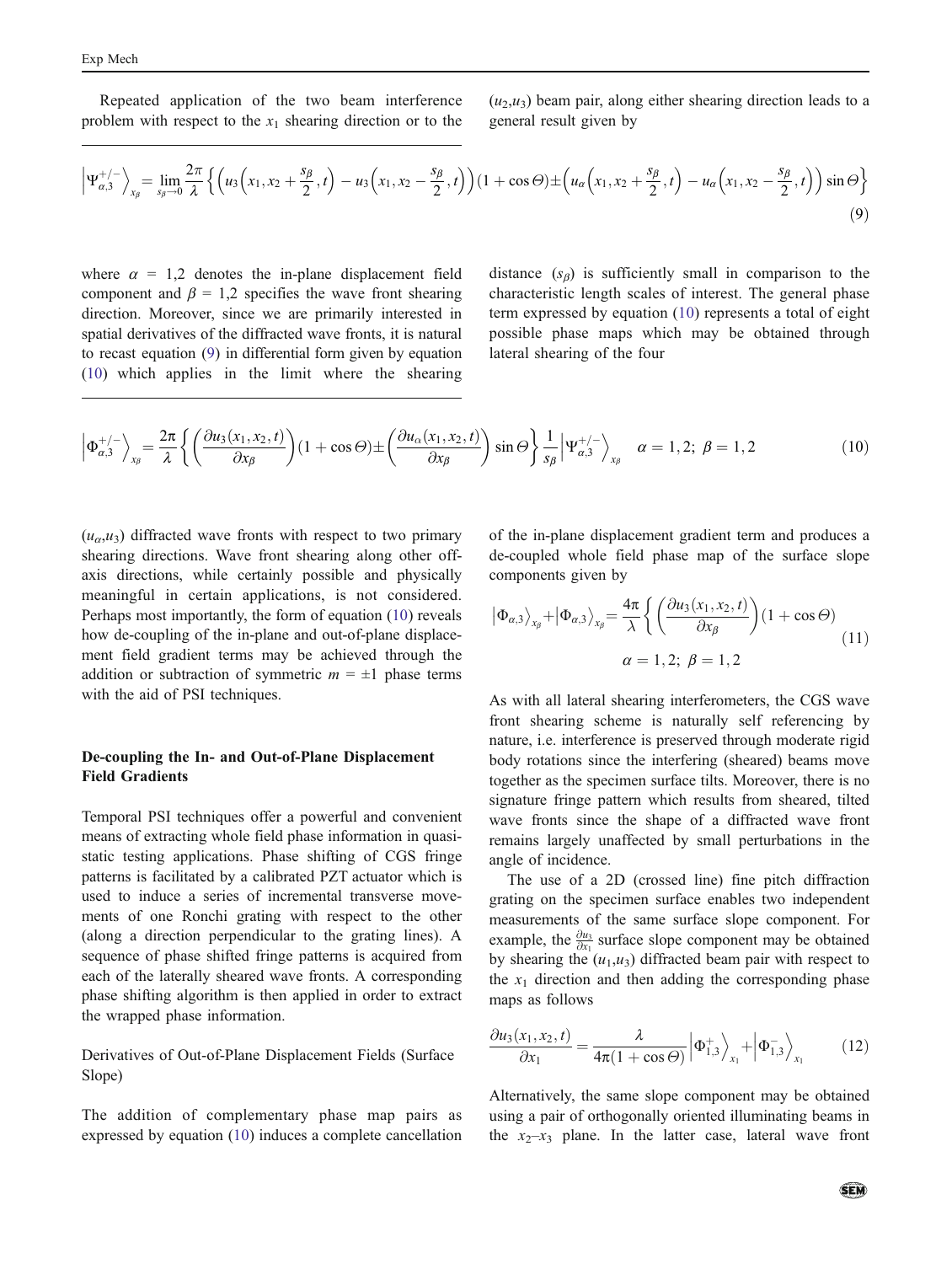<span id="page-5-0"></span>shearing of the  $(u_2, u_3)$  diffracted beam pair with respect to the  $x_1$  direction, followed by addition of the complementary phase maps, leads to a surface slope measurement given by

$$
\frac{\partial u_3(x_1, x_2, t)}{\partial x_1} = \frac{\lambda}{4\pi (1 + \cos \Theta)} \left| \Theta_{2,3}^+ \right\rangle_{x_1} + \left| \Theta_{2,3}^- \right\rangle_{x_1} \tag{13}
$$

Likewise, two independent measurements of the orthogonal  $-\frac{\partial u_3}{\partial x_2}$  surface slope component may also be obtained through wave front shearing and subsequent addition of corresponding  $(u_1, u_3)$  or  $(u_2, u_3)$  phase terms. The slope measurements expressed by equations [\(12](#page-4-0)) and (13) are not redundant measurements but instead represent a unique situation where two independent measurements of the same quantity can be obtained by sampling the specimen surface with different pairs of illuminating beams.

The process of adding complementary phase maps in accordance with equation ([10](#page-4-0)) also leads to an increased overall measurement sensitivity as compared to conventional surface slope measurements obtained through lateral shearing of a normally reflected wave front. A more detailed discussion of effective instrument sensitivity to changes in surface slope is discussed in a later section.

# Derivatives of In-Plane Displacement Fields (Strain Fields)

The subtraction of complementary phase map pairs as expressed by equation [\(10\)](#page-4-0) induces a complete cancellation of the out-of-plane displacement gradient term. This results in a de-coupled phase map corresponding to a spatial derivative of the in-plane displacement field which is given by

$$
\left| \Phi_{\alpha,3}^+ \right\rangle_{x_\beta} - \left| \Phi_{\alpha,3}^- \right\rangle_{x_\beta} = \frac{4\pi}{\lambda} \left\{ \left( \frac{\partial u_\alpha(x_1, x_2, t)}{\partial x_\beta} \right) \sin \theta \right\}
$$
  

$$
\alpha = 1, 2; \ \beta = 1, 2 \tag{14}
$$

The procedure leads directly to the whole field mapping of infinitesimal strain components in the limit where the shearing distance is deemed sufficiently small in comparison to the characteristic length scale of interest. Note that whole field plots obtained in this manner represent a change in strain between the deformed and reference configurations which does not necessarily correspond to the absolute state of strain in the specimen.

By appealing to equation [\(1](#page-1-0)) it is easy to see how a uniform extension or contraction of the specimen grating pitch (d) will simply alter the propagation vector of an otherwise planar diffracted wave front. In other words the diffraction angle is perturbed but there is no distortion of the optical wave front. Consequently, there is a subtle measurement ambiguity associated with the measurement of homogenous deformations. Indeed this is the in-plane analog to the manner in which traditional wave front shearing

interferometers, which measure surface slope, are insensitive to rigid body tilt of the specimen surface. In cases where homogeneous in-plane deformations are suspected or encountered, Moiré interferometry can also be leveraged by simply removing one of the Ronchi gratings and simply allowing the +1 and −1 diffracted orders to mutually interfere. Independent measurements of the  $u_1$  and  $u_2$  displacement fields may be used to supplement the CGS data and vice versa. In this way the two techniques become quite complementary. Most problems of interest however, will generally exhibit some degree of inhomogeneous deformation and the issue of a constant strain measurement ambiguity is seldom encountered. Nonetheless, one should be mindful of this issue when applying the technique and interpreting results.

#### Effective Instrument Sensitivity

The method of obtaining displacement field gradients through the linear combination of phase information as expressed by equations [\(11](#page-4-0)) and (14) is tantamount to having two independent "virtual" lateral shearing interferometers working in tandem, one of which outputs surface slope information and a second which yields in-plane displacement field gradients (or strain fields in the limiting case where the shearing distance is deemed sufficiently small). In the spirit of this model, we can postulate the existence of a "virtual" fringe pattern associated with each decoupled phase term in order to derive expressions for the effective measurement sensitivity.

Sensitivity to the Measurement of Surface Slopes

Fringes orders defining iso-contours of surface slope are defined by considering a  $2\pi N$  phase change in equation  $(11)$  $(11)$ , where N is an integer corresponding to an arbitrary fringe order. The change in surface slope per fringe order, i. e., the effective instrument sensitivity, is then given by

$$
\frac{1}{N} \frac{\partial u_3(x_1, x_2, t)}{\partial x_{\beta}} = \frac{1}{s_{\beta}} \left\{ \frac{\lambda}{2(1 + \cos \Theta)} \right\} \quad \beta = 1, 2 \quad (15)
$$

The presence of the  $(1 + \cos \Theta)$  factor in the denominator reveals an increased sensitivity compared to surface slope measurements obtained using a conventional wave front shearing interferometer. This results from the fact that the surface is sampled by two oblique illuminating beams in the diffracted wave front shearing case as opposed to a single, normally incident, illuminating beam in the case of a conventional wave front shearing interferometer. Indeed, it is interesting to note how the limiting sensitivity value of  $\frac{\lambda}{4s_k}$ in equation (15) is equivalent to doubling the number of reflections in a conventional wave front shearing interferometer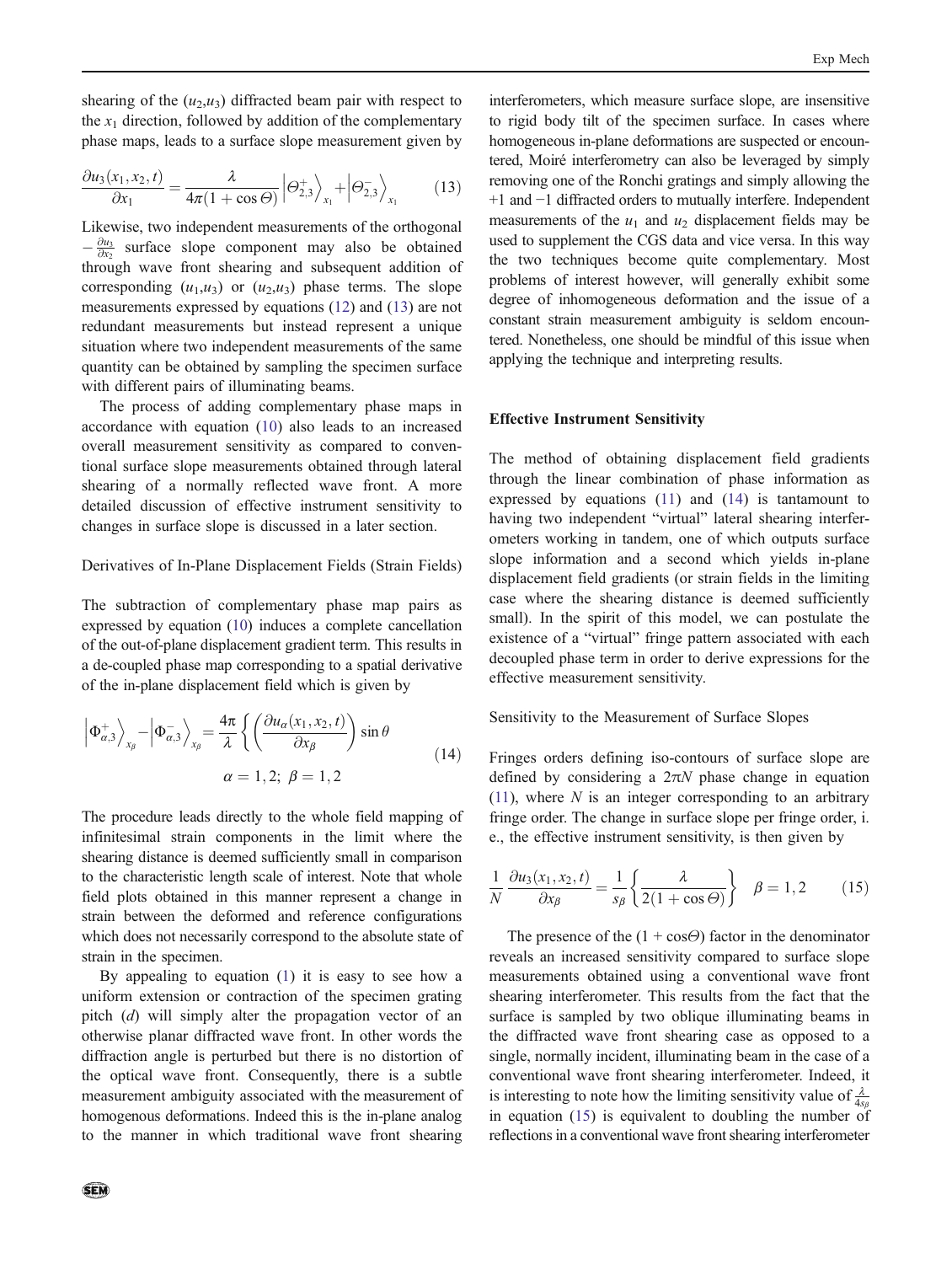

Fig. 5 Plots of effective instrument sensitivity to changes in surface slope as a function of the lateral shearing distance  $(s)$ 

operating at normal incidence. Figure 5 is a plot of the effective instrument sensitivity to changes in surface slope as a function of the lateral wave front shearing distance  $(s_\beta)$ . The arrow in the figure highlights the trend of increased instrument sensitivity between the three cases which are considered. The uppermost curve is a plot of the measurement sensitivity in the case of a conventional CGS operating at a laser wave length of 633nm. The middle curve displays the increased sensitivity which results from the addition of complementary phase terms using the diffracted wave front shearing technique. The lowermost curve correspond to an extreme limiting case outside of the visible light range at an operating wavelength of 316.5nm (ultra-violet) with a 2400 line/mm grating where the source wavelength and specimen grating pitch have been both reduced by one-half in order to hold the diffraction angle  $\Theta$  constant.

An alternative form for the effective instrument sensitivity, expressed purely in terms of instrument parameters, is given by

$$
\frac{1}{N} \frac{\partial u_3(x_1, x_2, t)}{\partial x_\beta} = \frac{p}{2\Delta} \left\{ 1 + \sqrt{1 - \left(\frac{j\lambda}{d}\right)^2} \right\}^{-1} \beta = 1, 2
$$
\n(16)

where (j) represents the diffraction order (typically  $j=+/-1$ )

#### Sensitivity to the Measurement of Surface Strains

A similar approach is applied to determine the effective instrument sensitivity to changes in surface strain. Fringes orders defining strain iso-contours are defined by considering a  $2\pi N$  phase change in equation [\(14](#page-5-0)), where N is an integer corresponding to an arbitrary fringe order. The change in strain per fringe order is expressed by

$$
\frac{1}{N} \frac{\partial u_{\alpha}(x_1, x_2, t)}{\partial x_{\beta}} = \frac{1}{s_{\beta}} \left\{ \frac{\lambda}{2 \sin \Theta} \right\} \quad \alpha = 1, 2; \ \beta = 1, 2 \quad (17)
$$

Instrument sensitivity is seen to range from a maximum sensitivity value of  $\frac{\lambda}{2s_{\beta}}$  at the (impractical) grazing incidence case where the illumination angles approach 90°, to infinity in the limit of extremely shallow illumination angles approaching 0°, in which case the interferometer is rendered completely insensitive. As a point of reference, it is common practice to employ a grating frequency of 1,200line/mm in which case the 1st order diffraction angle equals ~49.4° for a laser wavelength of  $\lambda = 633$ nm. In this case the sensitivity relation given by equation (17) reveals that the instrument is already operating at 76% of its theoretical limiting value for a given shearing distance. There are clearly diminished returns which result from simply increasing the specimen grating frequency when operating at a given fixed wave length. The graph in Fig. 6 displays a plot of instrument sensitivity to changes in surface strain plotted as a function of shearing distance  $s_{\beta}$ . The uppermost curve corresponds to the diffracted wave front shearing measurement and the subtraction of the complementary phase terms. The lower curve once again corresponds to an extreme limiting condition at the 316.5nm UV wavelength whereby the source wavelength and specimen grating pitch are both reduced by one-half in order to hold the diffraction angle constant. The sensitivity relationship can also be expressed in terms of the specimen grating pitch (d) by substituting for  $\Theta$  through equation [\(2\)](#page-1-0) in which case the effective instrument sensitivity to changes in surface strain is given by

$$
\frac{1}{N}\frac{\partial u_{\alpha}(x_1, x_2, t)}{\partial x_{\beta}} = \frac{1}{s_{\beta}} \left\{ \frac{d}{2j} \right\} \quad \alpha = 1, 2; \beta = 1, 2 \tag{18}
$$

Note how the effective instrument sensitivity per unit shearing distance, is equivalent, as it should be, to the fundamental inplane displacement sensitivity of a conventional moiré interferometer [[31\]](#page-12-0) and other diffraction grating based interferometers such as the transverse displacement interferometer (TDI) [[32](#page-12-0), [33](#page-12-0)]. A third form, expressed purely in terms of CGS instrument parameters, is obtained by substituting for the shearing distance  $(s_\beta)$  using equation ([3\)](#page-2-0).

$$
\frac{1}{N} \left( \frac{\partial u_a(x_1, x_2, t)}{\partial x_{\beta}} \right) = \frac{p}{2j\Delta} \left\{ \frac{d}{\lambda} \right\} \quad \alpha = 1, 2; \ \beta = 1, 2 \quad (19)
$$



Fig. 6 Plots of effective instrument sensitivity to changes in strain expressed as a function of the lateral shearing distance (s)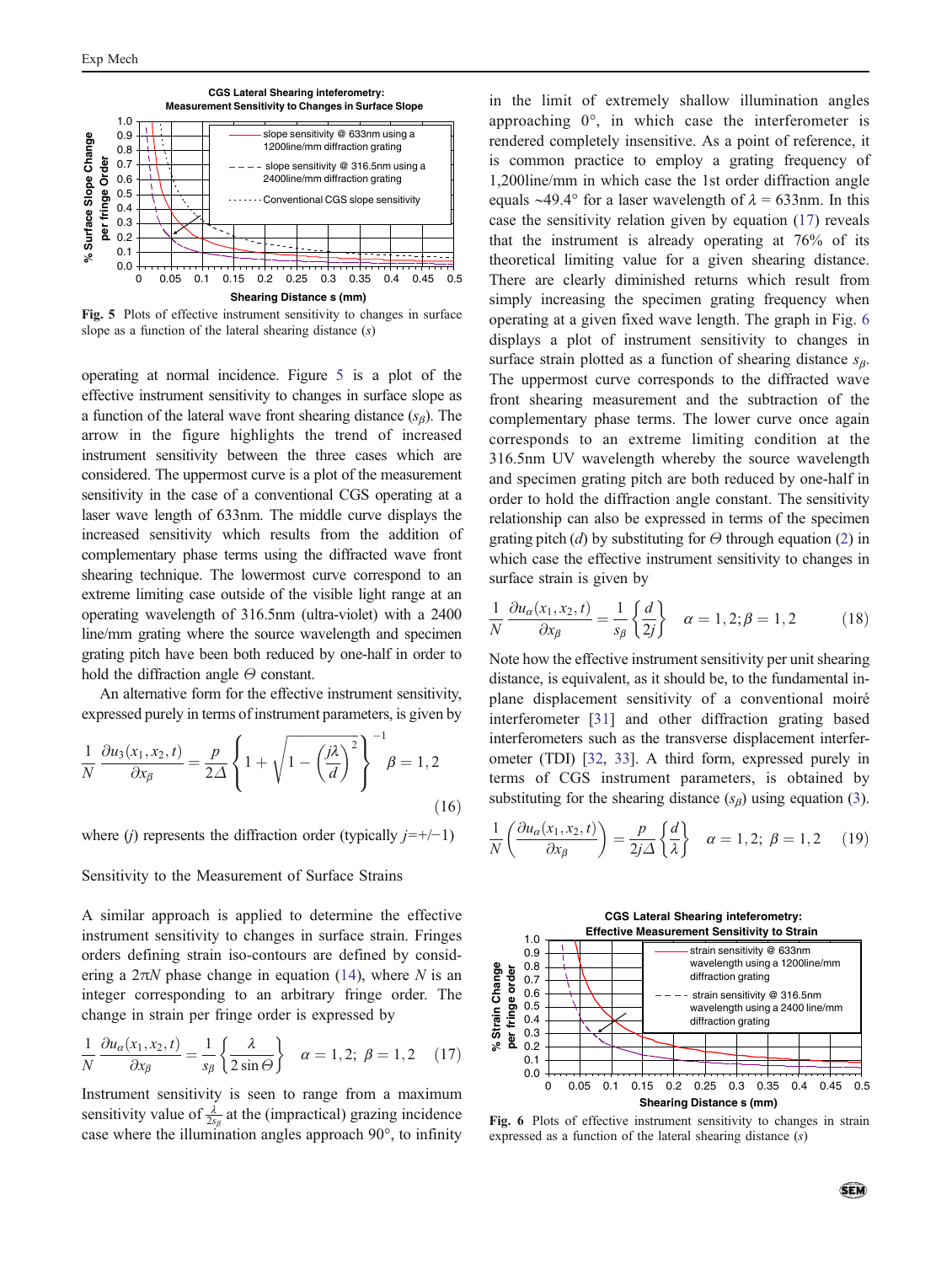#### <span id="page-7-0"></span>Application to Crack-Tip Deformation Fields

Experimental measurements of crack-tip deformation fields corresponding to mode-I, mode-II, and mixed mode neartip crack fields were conducted using symmetric and asymmetric four bend loading configurations. The symmetric and asymmetric loading configurations corresponding to the four-point bending fracture tests used in this study are depicted in Fig. 7.

Since the beam is assumed to be under static equilibrium, the shear force  $Q$ , (between the inner loading points), the bending moment  $M$ , and applied load  $P$  are related by

$$
Q = P\left(\frac{b_2 - b_1}{b_1 + b_2}\right)M = cQ\tag{20}
$$

The mode-I, mode-II, and mixed-mode, asymptotic cracktip fields are characterized by three different values of mode mixity ( $\Psi = 0^{\circ}$ , 90°, 45°) defined by

$$
\Psi = \tan^{-1}\left(\frac{K_{\rm II}}{K_{\rm I}}\right) \tag{21}
$$

where  $K_I$  and  $K_{II}$  correspond to mode-I and mode-II stress intensity factors, respectively. Following Tada et al., [\[34](#page-12-0)], the stress intensity factor corresponding to the pure mode I loading case, as depicted in Fig. 7(a), is given by

$$
K_{\rm I} = 3.975 \frac{M}{a^{3/2}} \tag{22}
$$

The resulting  $u_1$ ,  $u_2$ , and  $u_3$  displacement fields under plane stress mode-I loading conditions are given by

$$
u_1 = \frac{K_{\rm I}}{\mu} \left[ r/(2\pi) \right]^{1/2} \cos \frac{\theta}{2} \left[ 1 - \frac{2\upsilon}{1+\upsilon} + \sin^2 \frac{\theta}{2} \right] \tag{23}
$$

$$
u_2 = \frac{K_I}{\mu} [r/(2\pi)]^{1/2} \sin \frac{\theta}{2} \left[ 1 - \frac{2\upsilon}{1+\upsilon} + \cos^2 \frac{\theta}{2} \right]
$$
 (24)

$$
u_3 = \frac{-\upsilon h}{E} \frac{K_\mathrm{I}}{(2\pi r)^{1/2}} \cos\left(\frac{\theta}{2}\right) \tag{25}
$$

١٨



Following He and Hutchinson [[35\]](#page-12-0), the mode-I and mode-II stress intensity factors corresponding to the asymmetric four point bend loading arrangement depicted in Fig. 7(b) are expressed as

$$
K_{\rm I} = \frac{6cQ}{W^2} \sqrt{\pi a} F_1(a/W) \tag{26}
$$

$$
K_{\rm II} = \frac{Q}{W^{1/2}} \frac{(a/W)^{3/2}}{(1 - a/W)^{1/2}} F_{\rm II}(a/W) \tag{27}
$$

where the shape factors  $F_I(a \mid W)$  and  $F_{II}(a \mid W)$  are given by

$$
F_1(a/W) = 1.122 - 1.121 \left(\frac{a}{W}\right) + 3.740 \left(\frac{a}{W}\right)^2 + 3.783 \left(\frac{a}{W}\right)^3 - 19.05 \left(\frac{a}{W}\right)^4 + 22.55 \left(\frac{a}{W}\right)^5 \left[\frac{a}{W} \le 0.7\right]
$$
\n(28)

$$
F_{\text{II}}(a/W) = 7.264 - 9.37 \left(\frac{a}{W}\right) + 2.74 \left(\frac{a}{W}\right)^2 + 1.87 \left(\frac{a}{W}\right)^3 - 1.04 \left(\frac{a}{W}\right)^4 \left[0 \le \frac{a}{W} \le 1\right]
$$
\n(29)

Under pure mode-II loading conditions, the plane stress predictions for the  $u_1$ ,  $u_2$ , and  $u_3$  displacement fields are given by

$$
u_1 = \frac{K_{\rm II}}{\mu} [r/(2\pi)]^{1/2} \sin \frac{\theta}{2} \left[ 2 - \frac{2\upsilon}{1+\upsilon} + \cos^2 \frac{\theta}{2} \right]
$$
 (30)

$$
u_2 = \frac{K_{\rm II}}{\mu} \left[ r/(2\pi) \right]^{1/2} \cos \frac{\theta}{2} \left[ -1 + \frac{2\upsilon}{1+\upsilon} + \sin^2 \frac{\theta}{2} \right] \tag{31}
$$

$$
u_3 = \frac{\nu h}{E} \frac{K_{\rm II}}{(2\pi r)^{1/2}} \sin\left(\frac{\theta}{2}\right) \tag{32}
$$



sen,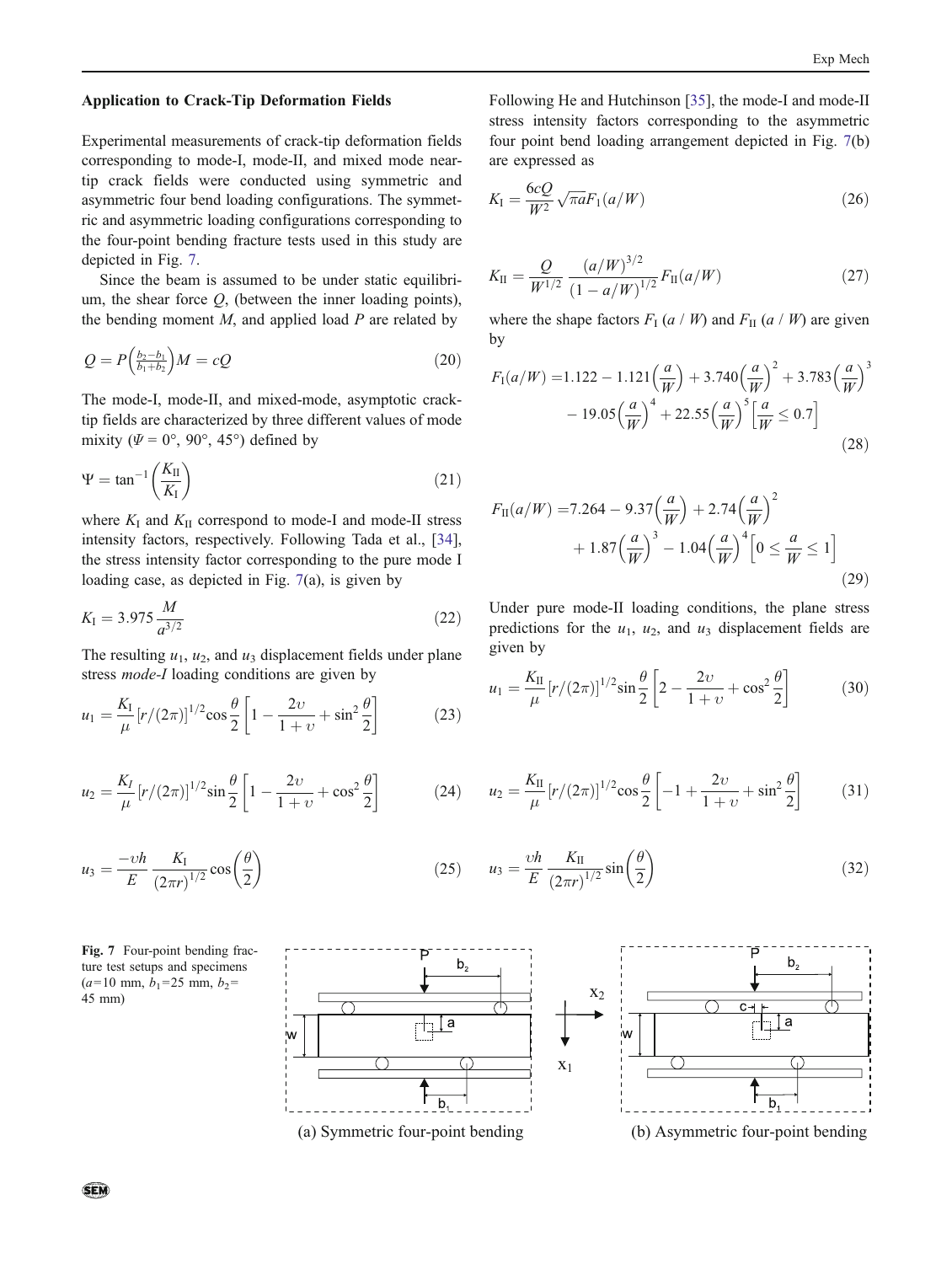#### <span id="page-8-0"></span>Experimental Procedure

Brittle polyester resin (Homalite-100) was used as a model material for measuring in-plane and out-of-plane displacement gradient fields near a notch tip. A single-edge-notched specimen was machined from a Homalite-100 sheet (thickness,  $h = 4.66$ mm) having a notch width of 250 $\mu$ m. A diffraction grating with a groove frequency of 1,200lines/mm was replicated onto the specimen surface using established grating replication techniques [[31](#page-12-0)]. The specimen was illuminated by two oblique, expanded, and properly collimated laser beams of wavelength,  $\lambda = 0.633 \mu m$ . Precise alignment of the optical configuration was achieved through the temporary establishment of moiré null field fringe patterns using the same master grating element from which the specimen replica grating was obtained. A CGS lateral shearing interferometer was then assembled using two linear Ronchi gratings  $G_1$  and  $G_2$  with a line pair frequency of 40 lines/mm, an imaging lens L of focal length  $f = 300$  mm, and a circular filtering aperture A (diameter,  $D = 5$ mm) at the focal plane of the lens  $L$ , in accordance with Fig. [3](#page-2-0). A square region (10mm  $\times$  10mm) surrounding the notch tip was chosen as a field of view for the measurements. An instrument grating spacing of  $\Delta = 20$ mm resulted in a lateral shearing distance of 0.5mm. The resulting fringe patterns were focused onto the image plane and recorded using a digital CCD camera (Uniq Vision, Inc., UP-1030) with a resolution of  $1,024 \times 1,024$  pixels. A three-step phaseshifting technique was employed by translating one of the diffraction gratings with respect to the other using a PZT actuator (Physik Instrumente, P-840.10). The phase shifting device was precisely calibrated in order to eliminate any phase shift errors introduced PZT non-linearity and other sources of phase shift error. Once the optical configuration was precisely aligned and phase shifting diagnostics calibrated, the master grating element was removed and replaced by a test specimen within a miniature load frame assembly.

Three fracture tests were conducted which involved static notches loaded to produce mode-I, mode-II, and mixedmode asymptotic crack-tip fields which can be characterized by three different values of mode mixity ( $\Psi = 0^{\circ}$ ,  $90^{\circ}$ ,  $45^{\circ}$ ). In all threes cases, load levels were monitored using a calibrated miniature load cell and test loads were maintained well within the elastic range of the highly brittle Homalite specimen.

A set of three phase-shifted interferograms were recorded from each of the sheared +1 and −1 diffracted orders prior to the application of any load in order to establish baseline data corresponding to the undeformed configuration. A set of three phase-shifted interferograms were then obtained from each of the sheared diffracted beams at the subsequent load steps. Wrapped phase maps were then generated from each set of phase shifted fringe

patterns using a three step PSI algorithm [\[26](#page-12-0), [27](#page-12-0)]. Phase maps corresponding to the undeformed configuration were subtracted from corresponding "deformed" phase maps acquired after loading in order to eliminate background noise due to surface imperfections within the specimen grating and dust particles on the optical components. Surface slope and strain field plots were then obtained from the filtered phase maps in accordance with equations [\(11](#page-4-0)) and [\(14](#page-5-0)).

# Results: Mode-I Crack Tip Fields

The four interferograms depicted in Fig. 8 were acquired through lateral shearing of the  $(u_2, u_3)$  diffracted orders while the test specimen was subjected to a symmetric *mode-I* near-tip loading condition ( $P = 100$ N,  $\Psi = 0^{\circ}$ ). Interferograms 8a and 8b resulted from wave front shearing with respect to the  $x_2$ -direction (perpendicular to the notch direction). Figure  $8(a)$  corresponds to the sheared  $+1$ diffraction order and Fig. 8(b) corresponds to the sheared −1 diffraction order. A second pair of interferograms depicted in 8c and 8d resulted from wave front shearing with respect to the x1-direction (parallel to the notch direction) after simply rotating Ronchi gratings by 90°. Note how the fringe patterns comprising each image pair are nearly mirror images of one another with respect to the  $x_1$  axis due to the anti-symmetric character of the  $u_2$  displacement field i.e.,  $u_2(x_1,x_2) = -u_2(x_1,x_2)$ . Figure [9](#page-9-0) depicts a Moiré fringe pattern of the  $u_2$  displacement field which was obtained by



Fig. 8 Mode-I loading conditions ( $P=100$  N,  $\psi=0^{\circ}$ ). CGS interferograms obtained through lateral shearing of the  $(u_2, u_3)$  diffracted orders along the  $x_1$  and  $x_2$  directions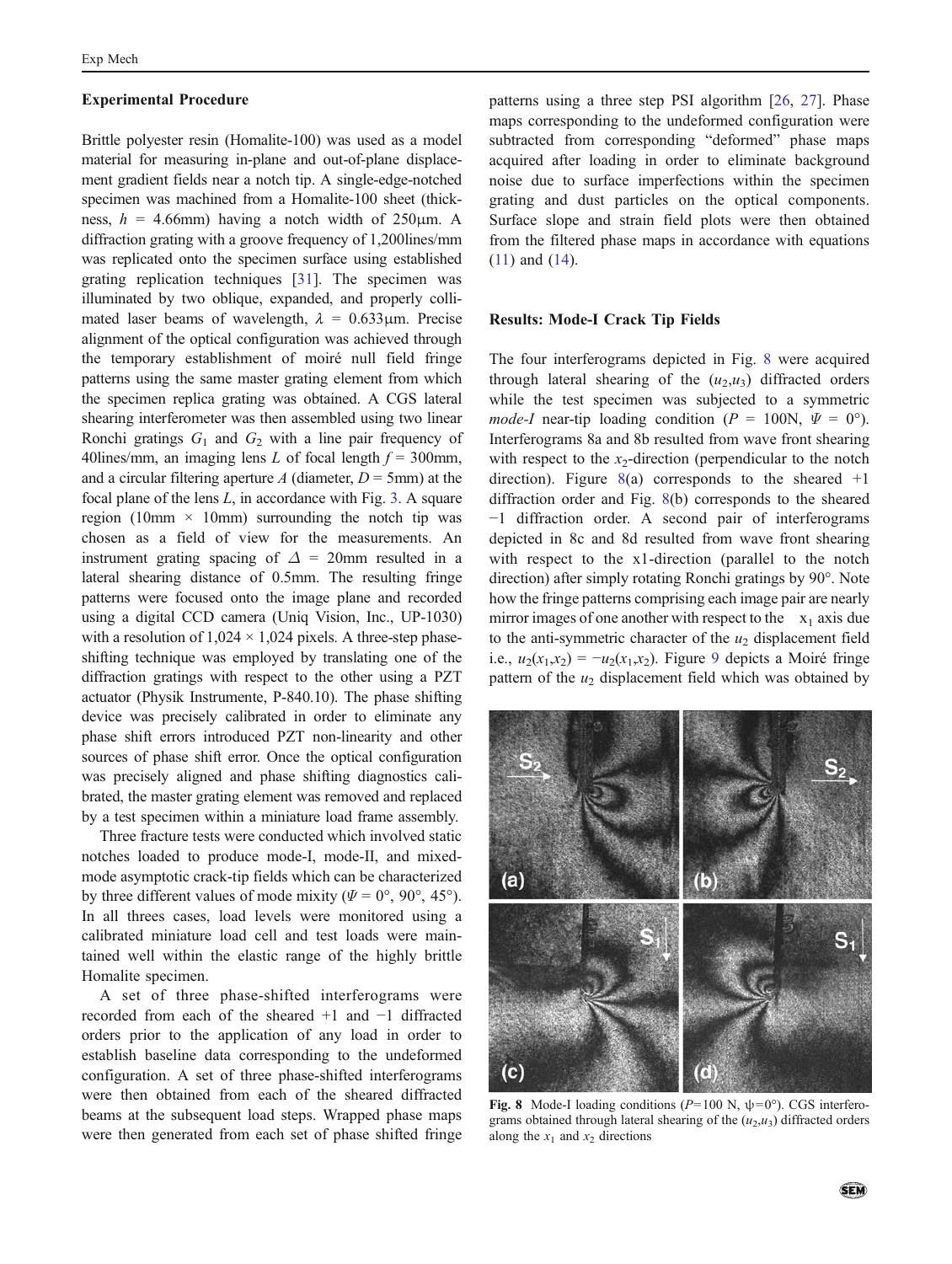<span id="page-9-0"></span>

Fig. 9 Moiré interferometry fringes of displacement field  $u_2$ corresponding to pure mode-I loading conditions

simply removing one of the double gratings in the CGS set up and allowing the +1 and −1 diffracted orders to mutually interfere. In this case each fringe order corresponds to an inplane displacement of 0.417μm. The anti-symmetric character of the  $u_2$  displacement field is evident.

A sequence of three phase shifted fringe patterns was obtained for each of the interferograms depicted in Fig. [8.](#page-8-0) Images were subsequently processed in order to generate a wrapped phase map of each differentiated wave front. The wrapped  $2\pi$ -modulo phase maps corresponding to the interferograms in Figs. [8](#page-8-0)(a) and [8\(](#page-8-0)b) are displayed in Fig. 10, each of which corresponds to a linear combination

of in- and out-of-plane displacement field gradients in accordance with equation [\(10](#page-4-0)).

Following this step, the corresponding surface slope and strain fields were obtained by addition and subtraction of the complementary phase maps in accordance with equations  $(11)$  $(11)$  and  $(14)$  $(14)$ . Figure  $11(a)$  $11(a)$  corresponds to a whole field phase map of the infinitesimal  $\epsilon_{22}$  strain component obtained through subtraction of the complementary phase maps shown in Fig. 10. Here, each  $2\pi$ -phase fringe corresponds to a strain difference of 8.36  $\times$  10<sup>-4</sup>. Figure [11\(](#page-10-0)b) corresponds to a whole field phase map of the surface slope component obtained through addition of the same two phase terms. Here each  $2\pi$ -phase fringe represents a slope difference of 3.85  $\times$  10<sup>-4</sup>. Synthetically generated plots of the corresponding displacement field gradients, obtained through differentiation of the asymptotic crack-tip  $K_I$  displacement field solutions ([24\)](#page-7-0) and [\(25](#page-7-0)) are shown in Figs.  $11(c)$  $11(c)$  and  $11(d)$  $11(d)$  for the sake of comparison. The general shape and orientation of the measured surface slope and strain fields appear to be in good agreement with the corresponding synthetically generated profiles. The discrepancy in the fringe shapes especially in the slope map in the crack-flank area is due to the truncation of higher order terms in the analytical solution as well as the effect of a finite notch width. Continuous maps of the strain and the slope fields (not depicted) were also obtained for quantitative deformation analysis. Angular variations of the  $\varepsilon_{22}$  strain component around the crack tip were evaluated along circular paths for three different radii  $(r/h = 0.25, 0.5, 1.0)$  which were normalized with respect to the thickness of the specimen  $h$ . The plot in Fig. [12](#page-10-0) shows that the angular strain distributions are self-similar with minor variations within the experimental scatter.

Fig. 10 Complementary phase maps resulting from optical differentiation of the +1 and −1 diffracted orders comprising the  $(u_2,u_3)$  beams



 $(1 + \cos \Theta)$ 2 3 2  $\frac{\lambda}{2\pi} \left| \Phi_{2,3}^+ \right\rangle_{x_2} = \sin \theta \frac{\partial u_2}{\partial x_2} + (1 + \cos \Theta) \frac{\partial u_3}{\partial x_2} \frac{\lambda}{2\pi} \left| \Phi_{2,3}^+ \right\rangle_{x_2} = \sin \theta \frac{\partial u_2}{\partial x_2} + (1 + \cos \Theta) \frac{\partial u_3}{\partial x_2}$ 3 2  $\left\langle \frac{1}{2,3} \right\rangle_{x_2} = \sin \theta \frac{\partial u_2}{\partial x_2} + (1 + \cos \Theta) \frac{\partial u_2}{\partial x_2}$  $\frac{\lambda}{2\pi} \left| \Phi_{2,3}^+ \right\rangle_{\mathbf{x}_2} = \sin \theta \, \frac{\partial \mathbf{u}_2}{\partial \mathbf{x}_2} + (1 + \cos \Theta) \frac{\partial \mathbf{u}_2}{\partial \mathbf{x}_2}$  $\frac{\lambda}{2}|\Phi_2^+|$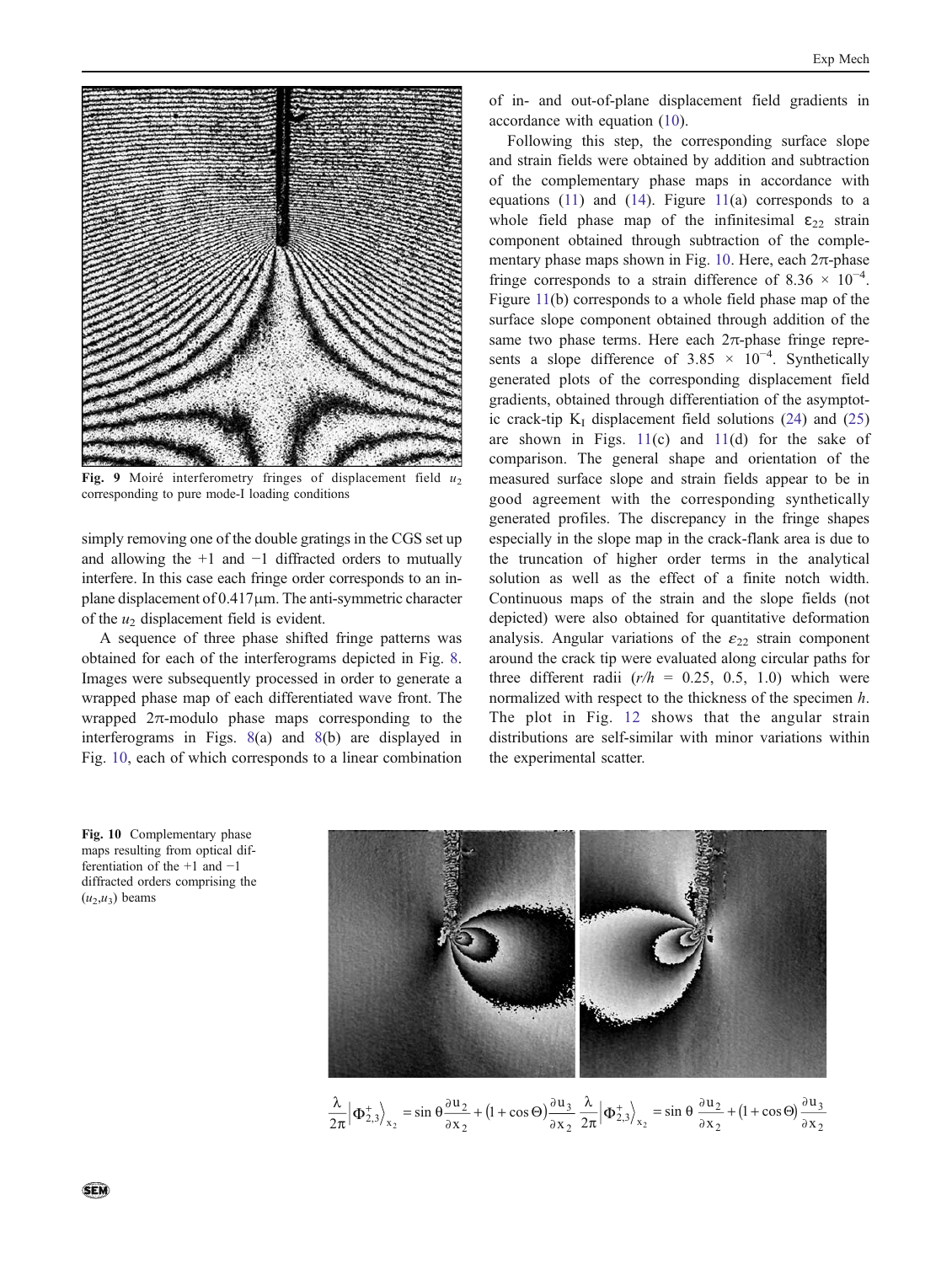<span id="page-10-0"></span>

Fig. 11 Measured versus predicted crack-tip deformation fields corresponding to pure mode-I loading condition ( $P=100N$ ,  $\Psi=0^{\circ}$ ).

# Results: Mode-II and Mixed-Mode Loading Conditions

Crack-tip deformation fields corresponding to a pure mode-II loading condition (P = 550N,  $\Psi = 90^{\circ}$ ) and a mixedmode loading condition (P = 300N,  $\Psi = 45^{\circ}$ ) were also obtained using similar procedures. The results from the case of pure mode-II loading are shown in Fig. 13. The resulting  $\varepsilon_{22}$  strain field is depicted in Fig. 13(a) where each  $2\pi$ phase fringe corresponds to a strain difference of 8.36 ×  $10^{-4}$ . Figure 13(b) corresponds to the  $\frac{\partial u_3}{\partial x_2}$  surface slope field



Fig. 12 Angular variations of a strain component  $\epsilon_{22}$  around a crack tip for three radii normalized with the specimen thickness h, corresponding to mode-I loading condition



Fig. 13 Crack-tip strain and slope maps corresponding to pure mode-II loading condition ( $P=550$  N,  $\Psi=90^{\circ}$ )

where each  $2\pi$ -phase fringe represents a slope difference of 3.85 × 10−<sup>4</sup> . Synthetically generated plots of these quantities, derived by differentiation of the mode-II asymptotic near tip displacement field solutions [\(31](#page-7-0)) and [\(32](#page-7-0)), are shown to the right of each corresponding field plot.

Results from the mixed-mode loading case are displayed in Fig. 14. The resulting  $\varepsilon_{22}$  strain field is depicted in



Fig. 14 Crack-tip strain and slope maps corresponding to mixedmode loading condition ( $P=300$  N,  $\Psi=45^{\circ}$ )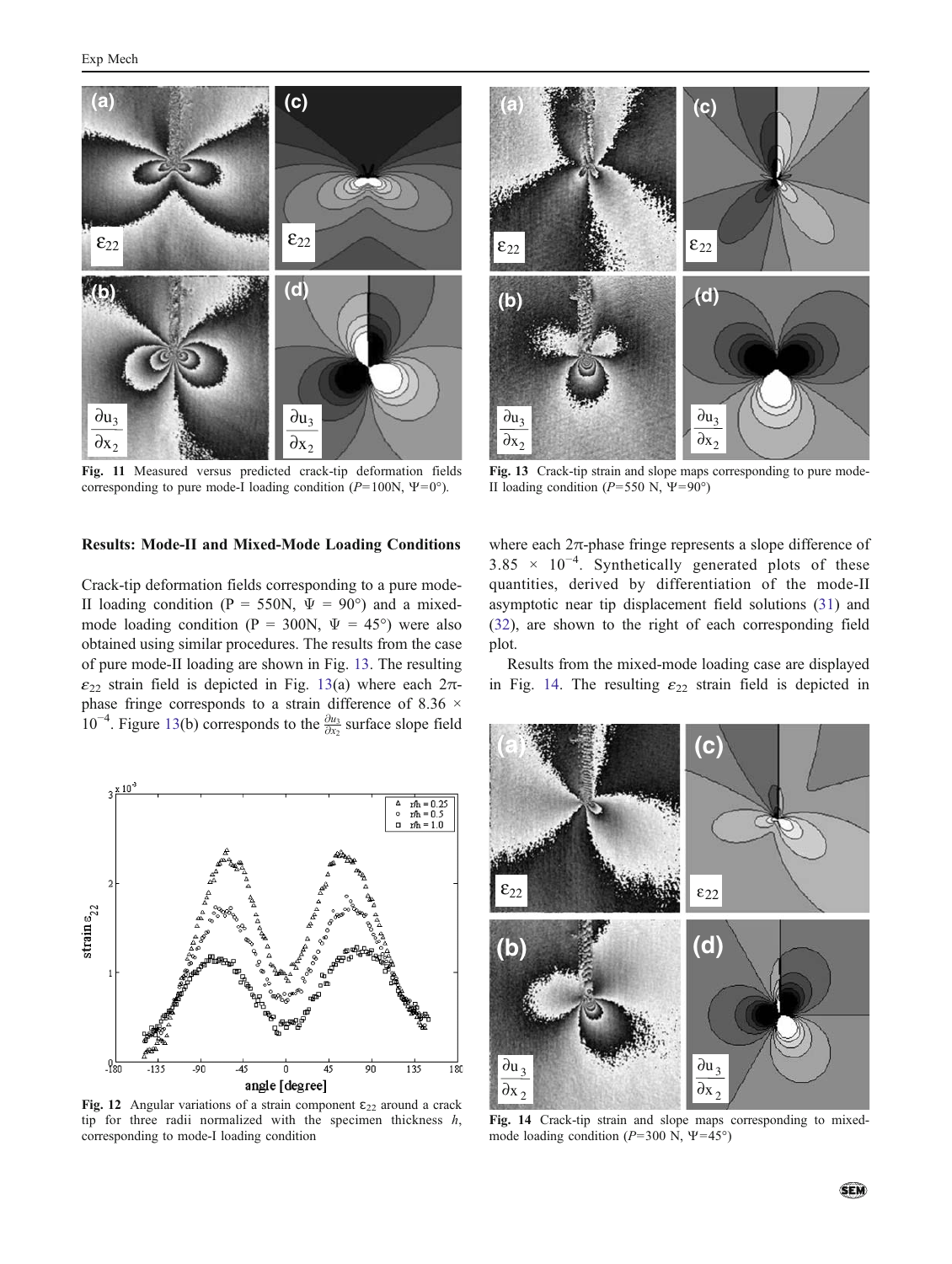<span id="page-11-0"></span>Fig. [14](#page-10-0)(a) where each  $2\pi$ -phase fringe once again corresponds to a strain difference of 8.36  $\times$  10<sup>-4</sup>. Figure [14\(](#page-10-0)b) corresponds to the  $\frac{\partial u_3}{\partial x_2}$  surface slope field where each 2phase fringe represents a slope difference of 3.85  $\times$  10<sup>-4</sup>. Plots to the right of each image display the corresponding synthetically derived predictions for these two field plots which were obtained through linear superposition of the corresponding mode-I and mode-II solutions. In each case the general shape and overall profile of the measured surface slope and strain fields continue to match qualitatively well with the theoretically predicted profiles. The results also demonstrate that the extended CGS technique can be effectively used to measure deformation fields even in the presence of moderate rigid-body rotations.

# Conclusions

The Coherent Gradient Sensor (CGS) has been extended to the optical differentiation of specular diffracted wave fronts leading to the combined whole field measurement of in- and out-of-plane displacement field gradients. The extended capability combines the robust attributes of the CGS lateral wave front shearing technique with the high sensitivity feature of moiré interferometry. Combined displacement field measurements are facilitated through the use of a reflective, fine pitch diffraction grating which is replicated onto the surface of a test specimen. The specimen is illuminated by a pair of obliquely incident beams which are directed along primary 1st order diffraction angles in accordance with the grating pitch. The two superimposed +1 and −1 diffracted beams which emerge normal to the specimen surface are prevented from mutually interfering and are instead directed to a CGS set up where each beam is then independently sheared by a pair of parallel Ronchi gratings. The sheared 1st order wave fronts are transmitted through a spatial filtering arrangement and subsequently imaged onto a CCD camera where the resulting interferogram is recorded. Phase shifting interferometry (PSI) techniques are implemented in order to generate a phase map of each differentiated wave front. Extraction of the otherwise coupled in- and out-of-plane displacement field gradients is subsequently achieved through the addition or subtraction of the two complementary phase maps in a post processing procedure. The technique was validated by applying it to the measurement of deformation fields in the vicinity of a notch tip subject to mode-I, mode-II, and mixed mode loading conditions. In each of these cases, the resulting whole field surface slope and strain field profiles were shown to be in good agreement with the theoretically predicted profiles. The results further demonstrated that the technique is capable of accurately measuring deformation fields even in the presence of moderate rigid-body

rotations. Future work will consider the application of this technique to dynamic testing applications.

Acknowledgements The authors gratefully acknowledge the support of the US Department of Energy (Grant DE-FG52-06NA 26209, ASC grant B523297 (LLNL), and the Office of Naval Research through a Caltech MURI grant, N0014-06-1-0730—Dr. Y.D.S Rajapakse, Program Manager.

# References

- 1. Tippur HV, Krishnaswamy S, Rosakis AJ (1991) A Coherent Gradient Sensor for crack tip deformation measurements analysis and experimental results. Int J Fract 48(3):193–204.
- 2. Tippur HV, Krishnaswamy S, Rosakis AJ (1991) Optical mapping of crack tip deformations using the methods of transmission and reflection Coherent Gradient Sensing—a study of crack tip Kdominance. Int J Fract 52(2):91–117.
- 3. Tippur HV (1992) Coherent gradient sensing: a Fourier optics analysis and applications to fracture. Appl Opt 31:4428–4439.
- 4. Tippur HV, Rosakis AJ (1991) Quasi-static and dynamic crack growth along bimaterial interfaces: A note on crack-tip field measurements using coherent gradient sensing. Journal of Experimental Mechanics 31:243–251.
- 5. Bruck HA, Rosakis AJ (1992) On the sensitivity of coherent gradient sensing: Part I—A theoretical investigation of accuracy in fracture mechanics applications. Opt Lasers Eng 17:83–101.
- 6. Bruck HA, Rosakis AJ (1993) On the sensitivity of coherent gradient sensing: Part II—An experimental investigation of accuracy in fracture mechanics applications. Opt Lasers Eng 18:25–51.
- 7. Rosakis AJ (1993) Two optical techniques sensitive to gradients of optical path difference: The method of caustics and the Coherent Gradient Sensor (CGS). In: Epstein J (ed) Experimental Techniques in Fracture, Chapter 10. Wiley, New Jersey.
- 8. Rosakis AJ (1993) Application of Coherent Gradient Sensing (CGS) to the investigation of dynamic fracture problems. Shukla A, Guest (eds) Special Issue of Optics and Lasers in Engineering devoted to Photomechanics Applied to Dynamic Response of Materials, pp 19, 3–41
- 9. Lee YJ, Lambros J, Rosakis AJ (1996) Analysis of Coherent Gradient Sensing (CGS) by Fourier optics. Opt Lasers Eng 25:25–53.
- 10. Shukla A (2006) Dynamic fracture mechanics, 1st edn. World Scientific, Singapore, p 162.
- 11. Krishnaswamy S, Tippur HV, Rosakis AJ (1992) Measurement of transient crack-tip deformation fields using the method of Coherent Gradient Sensing. J Mech Phys Solids 40:339–372.
- 12. Mason JJ, Lambros J, Rosakis AJ (1992) The use of a Coherent Gradient Sensor in dynamic mixed-mode fracture mechanics experiments. J Mech Phys Solids 40:641–661.
- 13. Liu C, Lambros J, Rosakis AJ (1993) Highly transient elastodynamic crack growth in a bimaterial interface: higher order asymptotic analysis and optical experiments. J Mech Phys Solids 41:1887–1954.
- 14. Lambros J, Rosakis AJ (1995) Dynamic decohesion of bimaterials: experimental observations and failure criteria. Int J Solids Struct 32:2677–2702.
- 15. Coker D, Rosakis AJ (2001) Experimental observation of intersonic crack growth in asymmetrically loaded unidirectional composites. Philos Mag A 81:571–595.